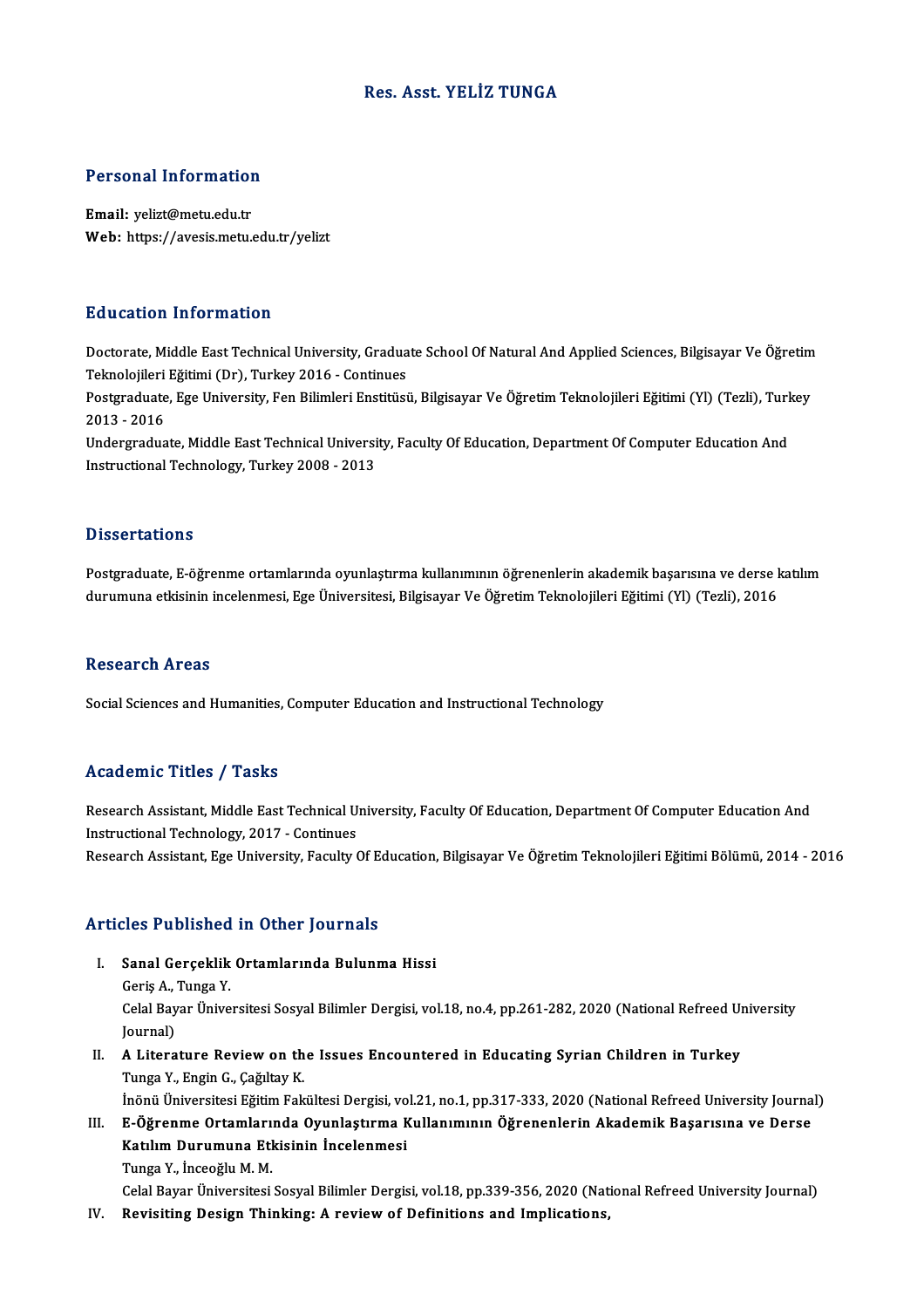TungaY.,Yıldırımİ.S. Tunga Y., Yıldırım İ. S.<br>Ege Eğitim Teknolojileri Dergisi, vol.1, pp.92-102, 2017 (National Refreed University Journal)<br>Teshnology Edusation In Presshool An Annlied Sample Lessen Tunga Y., Yıldırım İ. S.<br>Ege Eğitim Teknolojileri Dergisi, vol.1, pp.92-102, 2017 (National Refree<br>V. Technology Education In Preschool An Applied Sample Lesson<br>Turgut G. Tunga Y. Kisla T.

Ege Eğitim Teknolojileri Dei<br><mark>Technology Education Ir</mark><br>Turgut G., Tunga Y., Kışla T.<br>International Journal on Na Technology Education In Preschool An Applied Sample Lesson<br>Turgut G., Tunga Y., Kışla T.<br>International Journal on New Trends in Education and Their Implications, vol.7, no.1, pp.81-92, 2016 (Refereed<br>Journals of Other Inst Turgut G., Tunga Y., Kışla T.<br>International Journal on New T<br>Journals of Other Institutions)

# <sub>Journais of Other Institute</sub><br>Books & Book Chapters

# ooks & Book Chapte<br>I. Eğitsel Nöromitler<br>Coğltav K. Tunga Y I. Eğitsel Nöromitler<br>Çağıltay K., Tunga Y.

Eğitsel Nöromitler<br>Çağıltay K., Tunga Y.<br>in: Eğitimsel Sinirbilim, Esra Keleş, Editor, Nobel Yayın Dağıtım, Ankara, pp.71-97, 2022<br>Eğitimde Sanal Geneaklik Kullanımı

## II. Eğitimde Sanal Gerçeklik Kullanımı<br>Tunga Y., Geriş A. in: Eğitimsel Sinirl<br>**Eğitimde Sanal**<br>Tunga Y., Geriş A.<br>in: Endüstri 4.0 (I

E<mark>ğitimde Sanal Gerçeklik Kullanımı</mark><br>Tunga Y., Geriş A.<br>in: Endüstri 4.0 (Dördüncü Sanayi Devrimi) ve Eğitim, Mustafa Murat İnceoğlu, Editor, Abaküs Kitap Yayın Eğitim Tunga Y., Geriş A.<br>in: Endüstri 4.0 (Dördüncü Sanayi I<br>Ltd. Şti, İstanbul, pp.101-122, 2020

# Ltd. Ști, İstanbul, pp.101-122, 2020<br>Refereed Congress / Symposium Publications in Proceedings

efereed Congress / Symposium Publications in Proceedings<br>I. Investigating classroom management behavior of faculty: Preliminary results of an eye-tracking<br>study reed<br>Invest<br>study<br><sub>KOCAR</sub> study<br>KOÇAK Ö., TUNGA Y., GÖKTAŞ Y., ÇAĞILTAY K. study<br>KOÇAK Ö., TUNGA Y., GÖKTAŞ Y., ÇAĞILTAY K.<br>EDUCCON 2022 Education Conference, Ankara, Turkey, 25 March 2022<br>İlkokul ve Ortaskul Öğretmenleri Arasında Nöremitlerin Yavgır

### II. İlkokul ve Ortaokul Öğretmenleri Arasında Nöromitlerin Yaygınlığının İncelenmesi<br>TUNGA Y., CAĞILTAY K. EDUCCON 2022 Educati<br>İlkokul ve Ortaokul Ö<br>TUNGA Y., ÇAĞILTAY K.<br>14th International Cerry İlkokul ve Ortaokul Öğretmenleri Arasında Nöromitlerin Yaygınlığının İncelenmesi<br>TUNGA Y., ÇAĞILTAY K.<br>14th International Computer and Instructional Technologies Symposium, Rize, Turkey, 26 - 28 October 2021<br>Dijital Öğretm TUNGA Y., ÇAĞILTAY K.<br>14th International Computer and Instructional Technologies Symposium, Rize, Turkey, 26 - 28 Oc<br>III. Dijital Öğretmenler Projesi: Öğretmenler için Eşitlikçi Dijital Eğitime Doğru Bir Adım<br>CAĞILTAY V. K 14th International Computer and Instructional Technologies Sympo<br>Dijital Öğretmenler Projesi: Öğretmenler için Eşitlikçi Dijital<br>ÇAĞILTAY K., KAPLAN G., KARA AYDEMİR A. G. , TUNGA Y., ÇELİK B.<br>VIII th International Eurosia Dijital Öğretmenler Projesi: Öğretmenler için Eşitlikçi Dijital Eğitime Doğru Bir Adım<br>ÇAĞILTAY K., KAPLAN G., KARA AYDEMİR A. G. , TUNGA Y., ÇELİK B.<br>VIII th International Eurasian Educational Research Congress, Aksaray,

VIII th International Eurasian Educational Research Congress, Aksaray, Turkey, 7 - 10 July 2021

# ÇAĞILTAY K., KAPLAN G., KARA AYDEMİR A. G. , TUNGA Y., ÇELİK B.<br>1997-YIII th International Eurasian Educational Research Congress, Aksaray, Turkey, 7 - 10 July 2021<br>1997- V. Öğretmen Adaylarına Öğretim Yöntem ve Teknikleri

TUNGA Y., KARA AYDEMİR A. G., KAPLAN G., ÇELİK B., ÇAĞILTAY K.

VIII th International Eurasian Educational Research Congress, Aksaray, Turkey, 7 - 10 July 2021

V. The use of pair programming in education: A systematic Review Tunga Y., Tokel S.T. The use of pair programming in education: A systematic Review<br>Tunga Y., Tokel S. T.<br>EDUCCON 2018 Educational Conference, Ankara, Turkey, 27 - 28 September 2018, pp.19-29<br>Current Status of Digital T ashnology Use in Farly C

VI. Current Status of Digital T echnology Use in Early Childhood Education: A Literature Review EDUCCON 2018 Educati<br>Current Status of Dig<br>TUNGA Y., ÇAĞILTAY K.<br>The Euronean Conferen

The European Conference on Educational Research (ECER), Bolzano, Italy, 4 - 07 September 2018 TUNGA Y., ÇAĞILTAY K.<br>The European Conference on Educational Research (ECER), Bolzano, Italy, 4 -<br>VII. How Web 2.0 Tools Can Be Integrated in Early ChildhoodEducation?<br>TINGA Y. AVTEVIN M. KABLAN G.

The European Conference on Educ<br>How Web 2.0 Tools Can Be Inte<br>TUNGA Y., AYTEKİN M., KAPLAN G.<br>ICITS'19 İzmir Turkay 2.04 May How Web 2.0 Tools Can Be Integrate<br>TUNGA Y., AYTEKİN M., KAPLAN G.<br>ICITS'18, İzmir, Turkey, 2 - 04 May 2018<br>Bilet study for the development of a TUNGA Y., AYTEKİN M., KAPLAN G.<br>ICITS'18, İzmir, Turkey, 2 - 04 May 2018<br>VIII. Pilot study for the development of a scale assessing pre-service teachers' attitudes toward<br>technology use in early childhood

## ICITS'18, İzmir, Turkey, 2 - 04 May 2011<br>Pilot study for the development of<br>technology use in early childhood<br>Tunga Y, Cana Aydın Y technology use in early childhood

Tunga Y., Capa Aydın Y.

5. International Computer and Instructional Technologies Symposium (ICITS'18), İzmir, Turkey, 2 - 04 May 2018,<br>pp.299 5. International Computer and Instructional Technolo<br>pp.299<br>IX. Görsel Sanatlar Eğitiminde Teknoloji Kullanımı<br>*v*ösroğlu ve Tinca y

pp.299<br>Görsel Sanatlar Eğitir<br>KÖSEOĞLU K., TUNGA Y.